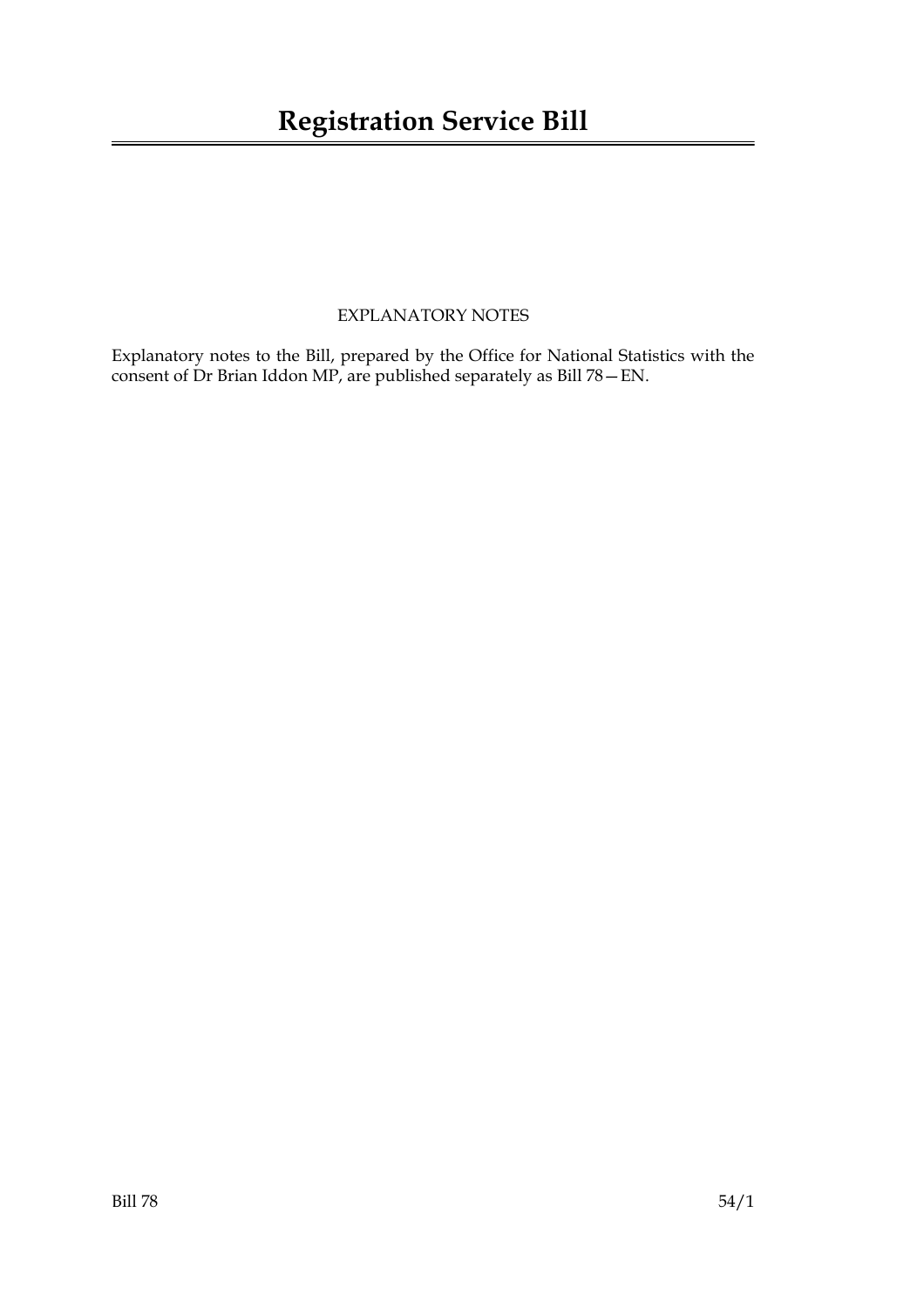### **CONTENTS**

- 1 Transfer to local authority employment
- 2 Registration Service Act 1953: amendments and repeals
- 3 Short title, commencement and extent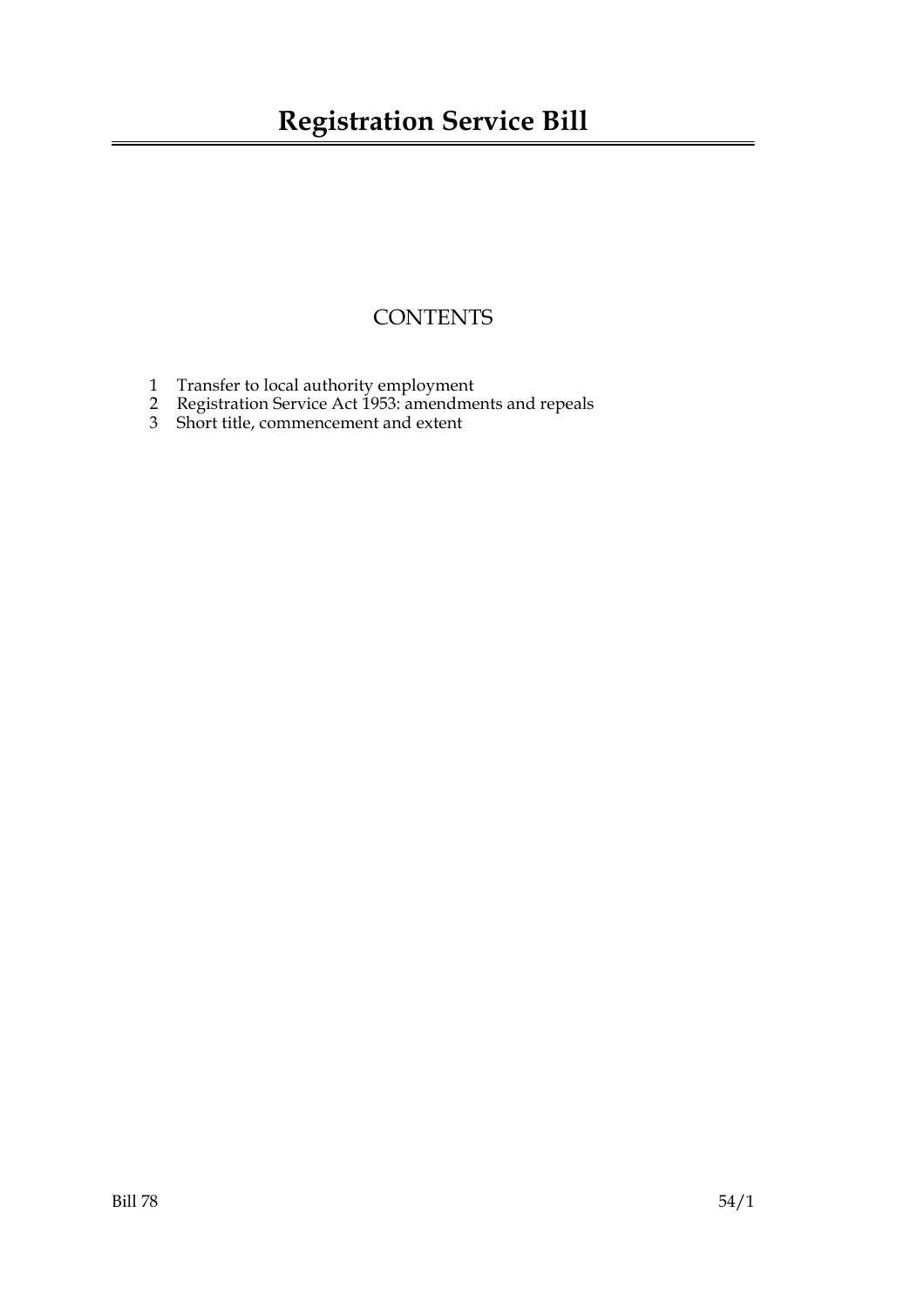# A **BILL** TO

Make provision about certain offices under the Registration Service Act 1953; to make provision about the holders of certain offices under that Act and the appointment of persons to such offices; and for connected purposes.

E IT ENACTED by the Queen's most Excellent Majesty, by and with the advice and consent of the Lords Spiritual and Temporal, and Commons, in this present Parliament assembled, and by the authority of the same, as follows:  $\mathbf{B}_{\text{rel}}$ 

#### **1 Transfer to local authority employment**

- (1) On the appointed day, every person who immediately before that day holds a relevant office becomes an employee of his appointing authority.
- (2) The relevant offices are—
	- (a) superintendent registrar of births, deaths and marriages appointed under section 6 of the Registration Service Act 1953 (c. 37); *5*
	- (b) registrar of births and deaths appointed under that section;
	- (c) deputy superintendent registrar of births, deaths and marriages appointed under section 8 of that Act;
	- (d) deputy registrar of births and deaths appointed under that section.
- (3) The terms and conditions of appointment of a relevant office holder have effect from the appointed day (subject to any necessary modifications) as the terms and conditions of his employment with the authority.
- (4) On the appointed day any liabilities incurred by a relevant office holder in connection with the exercise of his functions are transferred to the appointing authority. *15*
- (5) Any period which ends immediately before the appointed day during which a person was continuously—
	- (a) a relevant office holder (whether in respect of the same or different relevant offices), or
	- (b) a relevant office holder (whether in respect of the same or different relevant offices) or an employee of a local authority,

must be treated as a period of continuous employment with the appointing authority.

*20*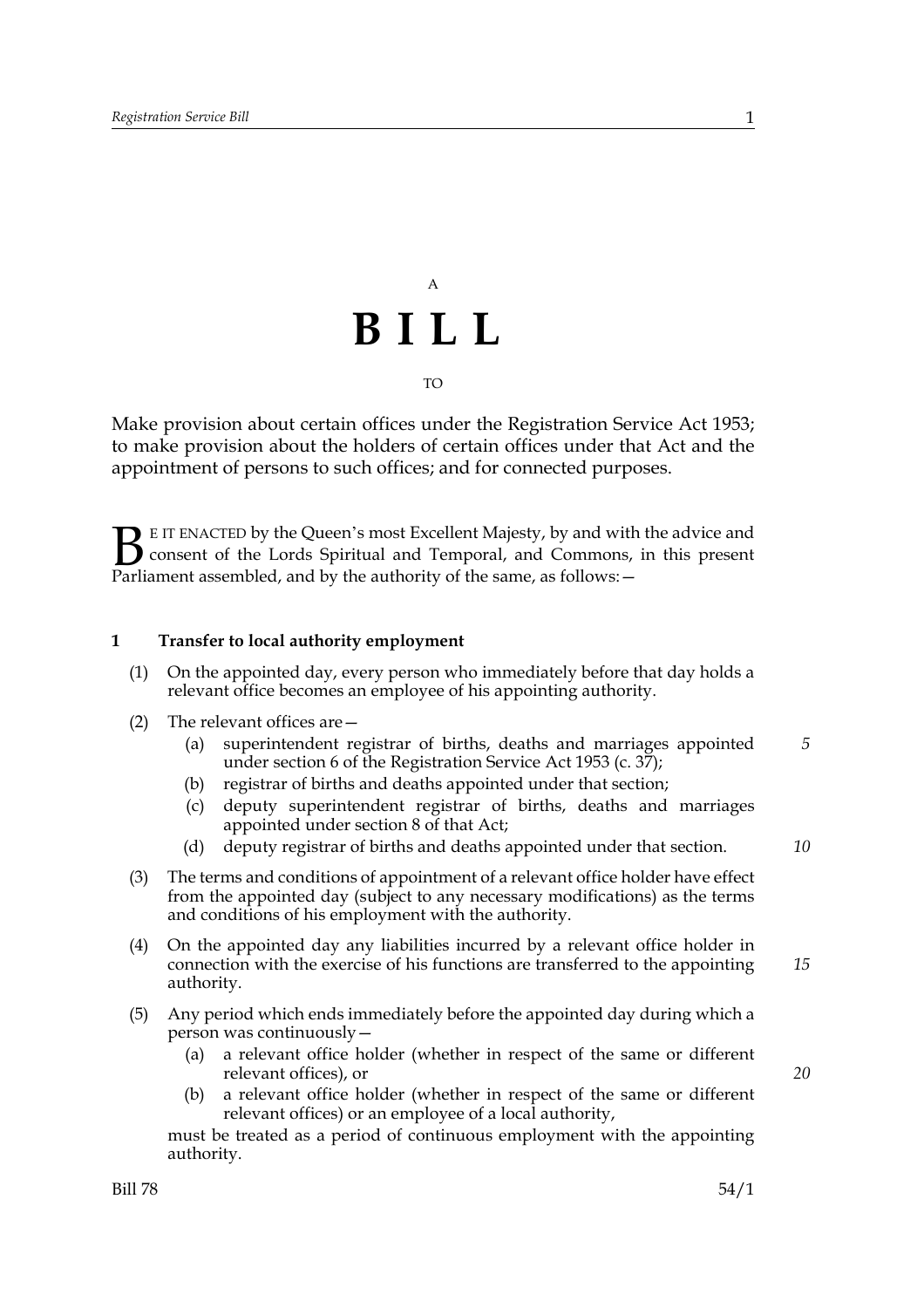| (6) | If, immediately before the appointed day, a relevant officer holder was a<br>member of a pension scheme established in pursuance of regulations under<br>sections 7 and 12 of the Superannuation Act 1972 (c. 11), he continues to be a<br>member of the scheme by virtue of his becoming an employee of the<br>appointing authority.                              | 5  |
|-----|--------------------------------------------------------------------------------------------------------------------------------------------------------------------------------------------------------------------------------------------------------------------------------------------------------------------------------------------------------------------|----|
| (7) | In relation to a relevant office holder, the appointing authority is the local<br>authority by whom he is appointed.                                                                                                                                                                                                                                               |    |
| (8) | Each of the following is a local authority $-$<br>the council of a non-metropolitan county;<br>(a)<br>the council of a metropolitan district;<br>(b)<br>the council of a county borough;<br>(c)<br>the Common Council of the City of London.<br>(d)                                                                                                                | 10 |
| (9) | The appointed day is the day appointed in pursuance of section 3 for the<br>coming into force of this section.                                                                                                                                                                                                                                                     |    |
| 2   | Registration Service Act 1953: amendments and repeals                                                                                                                                                                                                                                                                                                              | 15 |
| (1) | The Registration Service Act 1953 (c. 37) is amended as follows.                                                                                                                                                                                                                                                                                                   |    |
| (2) | In section 6 (superintendent registrars and registrars of births and deaths) –<br>the proviso to subsection (1) is repealed;<br>(a)<br>in subsection (3) for the words "a salaried officer paid by" substitute "an<br>(b)<br>officer of";<br>also in subsection (3), paragraphs (a) and (b) and the words "and shall"<br>(c)<br>before paragraph (a) are repealed; | 20 |
|     | subsection (4) is repealed.<br>(d)                                                                                                                                                                                                                                                                                                                                 |    |
| (3) | Section 7 (additional registrars of marriages) is repealed.                                                                                                                                                                                                                                                                                                        |    |
| (4) | In section 8 (deputy superintendent registrars and registrars) -<br>in subsection (1) the words "subject to the approval of the Registrar<br>(a)<br>General" are repealed;<br>in subsection (2) the words "but be removable by the Registrar General"<br>(b)<br>are repealed.                                                                                      | 25 |
| (5) | In section $13(2)(f)$ (local schemes of organisation) the words from "so however"<br>to the end are repealed.                                                                                                                                                                                                                                                      | 30 |
| (6) | In section 15(1) (delivery of documents on ceasing to hold office), the words<br>from "or, if there is no successor," to the end are repealed.                                                                                                                                                                                                                     |    |
| 3   | Short title, commencement and extent                                                                                                                                                                                                                                                                                                                               |    |
| (1) | This Act may be cited as the Registration Service Act 2006.                                                                                                                                                                                                                                                                                                        | 35 |
| (2) | This Act (except this section) comes into force on such day as the Chancellor of<br>the Exchequer by order made by statutory instrument appoints.                                                                                                                                                                                                                  |    |

(3) This Act does not extend to Scotland or Northern Ireland.